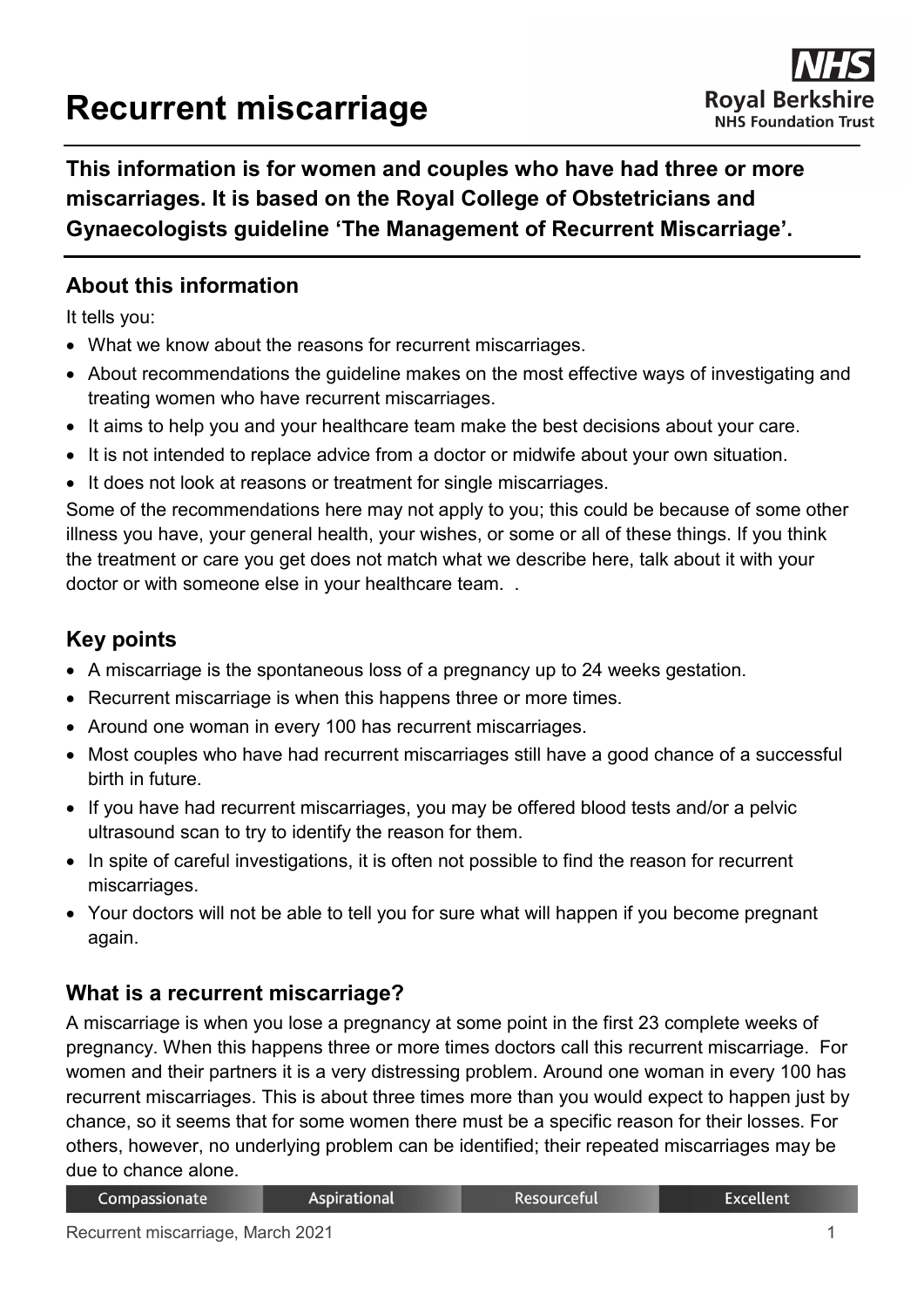# **Why does it happen?**

Often, in spite of careful investigations, the reasons for recurrent miscarriages cannot be found. However, if you and your partner feel able to keep trying, you still have a good chance of a successful birth in future.

There are a number of things which may play a part in recurrent miscarriage. It is a complicated problem and more research is still needed.

### **Your age and past pregnancies**

The older you are, the greater your risk of having a miscarriage. The more miscarriages you have had already, the more likely you will be to have another one.

## **Genetic factors**

In around three to five in every 100 women who have recurrent miscarriages, they or their partner have an abnormality on one of their chromosomes (the genetic structures within our cells that contain our DNA and the features we inherit from our parents). Although such abnormalities may cause no problem for you or your partner, they may sometimes cause problems if passed on to your baby.

After a third or subsequent miscarriage fetal products may be sent off by your doctor to assess the genetics of your baby. This may be helpful when considering further pregnancies.

#### **Abnormalities in the embryo**

An embryo is a fertilised egg. An abnormality in the embryo is the most common reason for single miscarriages. However, the more miscarriages you have, the less likely this is to be the cause of them.

## **Autoimmune factors**

Antibodies are substances produced in our blood in order to fight off infections. Around 15 in every 100 women who have had recurrent miscarriages have particular antibodies, called antiphospholipid antibodies (aPL), in their blood; fewer than two in every 100 women with normal pregnancies have aPL antibodies. Some people produce antibodies that react against the body's own tissues; this is known as an autoimmune response and it is what happens to women who have aPL antibodies. If you have aPL antibodies and a history of recurrent miscarriage, your chances of a successful pregnancy may be only one in ten.

#### **Womb structure**

It is not clear how far major irregularities in the structure of your womb can affect the risk of recurrent miscarriages. Estimates of the number of women with recurrent miscarriage who also have these irregularities range from 2 out of 100 to as many as 37 out of 100. Women who have serious anatomical abnormalities and do not have treatment for them seem to be more likely to miscarry or give birth early. Minor variations in the structure of your womb do not cause miscarriages.

| <b>Aspirational</b><br>Compassionate | Resourceful | <b>Excellent</b> |
|--------------------------------------|-------------|------------------|
|--------------------------------------|-------------|------------------|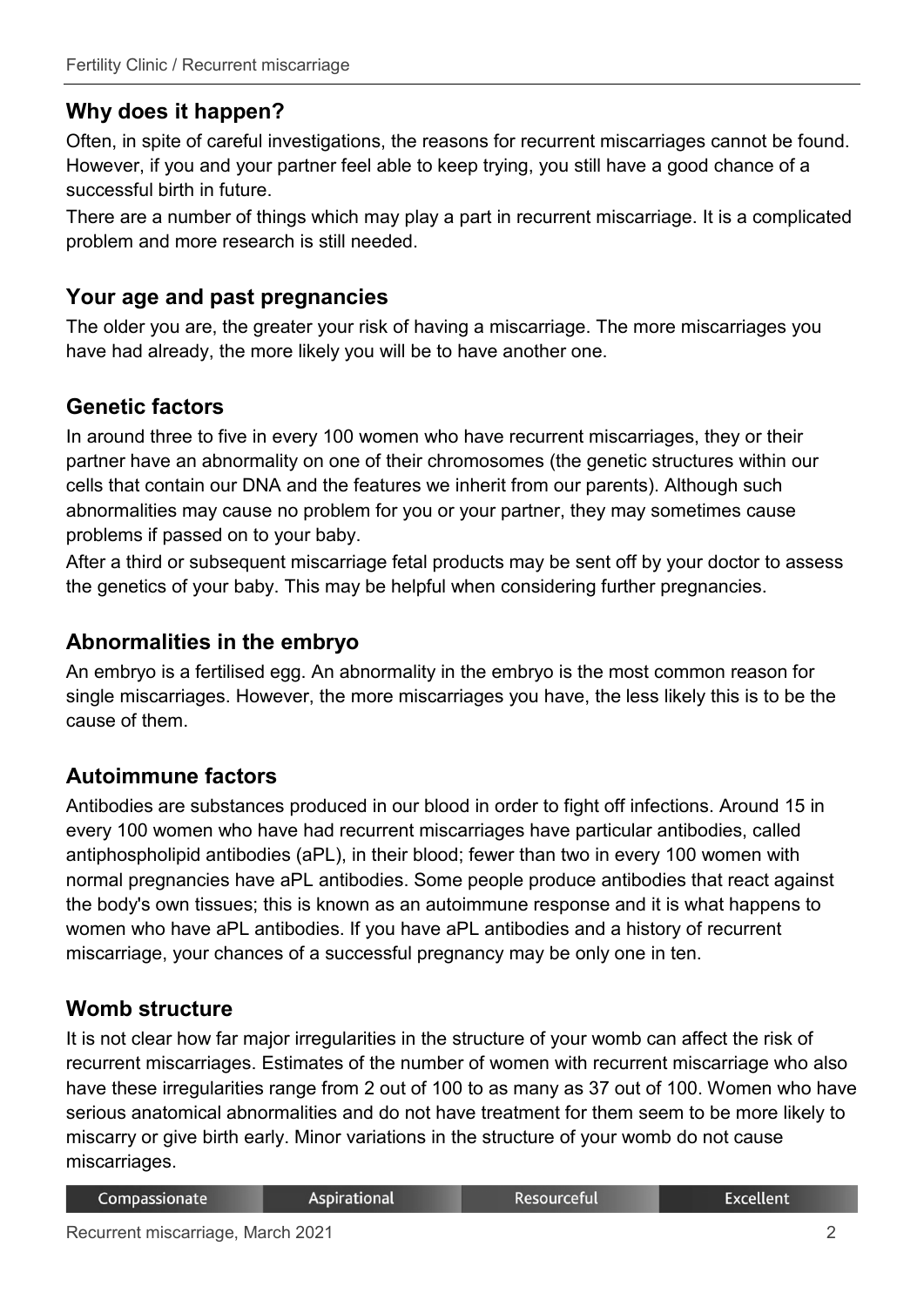## **Weak cervix**

In some women the entrance of the womb (the cervix) opens too early in the pregnancy and causes a miscarriage in the third to sixth month. This is known as having a weak (or 'incompetent') cervix. It is overestimated as a cause of miscarriage because there is no really reliable test for it outside of pregnancy.

## **Polycystic ovaries**

If you have polycystic ovaries your ovaries are slightly larger than normal ovaries and produce more small follicles than normal. This may be linked to an imbalance of hormones. Just under half of women with recurrent early miscarriages have polycystic ovaries; this is about twice the number of women in the general population.

Having polycystic ovaries is not a direct cause of recurrent miscarriage and does not mean that you are at any greater risk of further miscarriages. We are not sure what the link is.

# **Hyperprolactinaemia**

Prolactin is a hormone which prepares a pregnant woman's breasts to produce milk. When a woman produces too much prolactin, this is known as hyperprolactinaemia. It is not yet clear whether this condition plays a role in recurrent miscarriage because the evidence is conflicting.

## **Infections**

If a serious infection gets into your bloodstream it may lead to a miscarriage. If you get a vaginal infection called bacterial vaginosis early in your pregnancy, it may increase the risk of having a miscarriage around the fourth to sixth month or of giving birth early. It is not clear, though, whether infections cause recurrent miscarriage. Illnesses such as measles, herpes, listeria, toxoplasmosis and cytomegalovirus are not thought to cause recurrent miscarriage so you do not need to be tested for them if you have recurrent miscarriages.

## **Blood conditions**

Certain inherited conditions mean that your blood may clot more easily than usual. These conditions are known as thrombophilia. They do not though, mean that a serious blood clot will inevitably develop. Although thrombophilia has been thought to play some part in miscarriage, we do not yet know enough about how or why that is.

#### **Alloimmune reaction**

Some people have suggested that some women miscarry because their immune system does not respond to the baby in the usual way. This is known as an alloimmune reaction. There is no clear evidence to support this theory.

## **Diabetes and thyroid problems**

Diabetes or thyroid disorders can be factors in single miscarriages. They do not cause recurrent miscarriage, as long as they are treated and kept under control..

| <b>Aspirational</b><br>Compassionate | Resourceful | Excellent |
|--------------------------------------|-------------|-----------|
|--------------------------------------|-------------|-----------|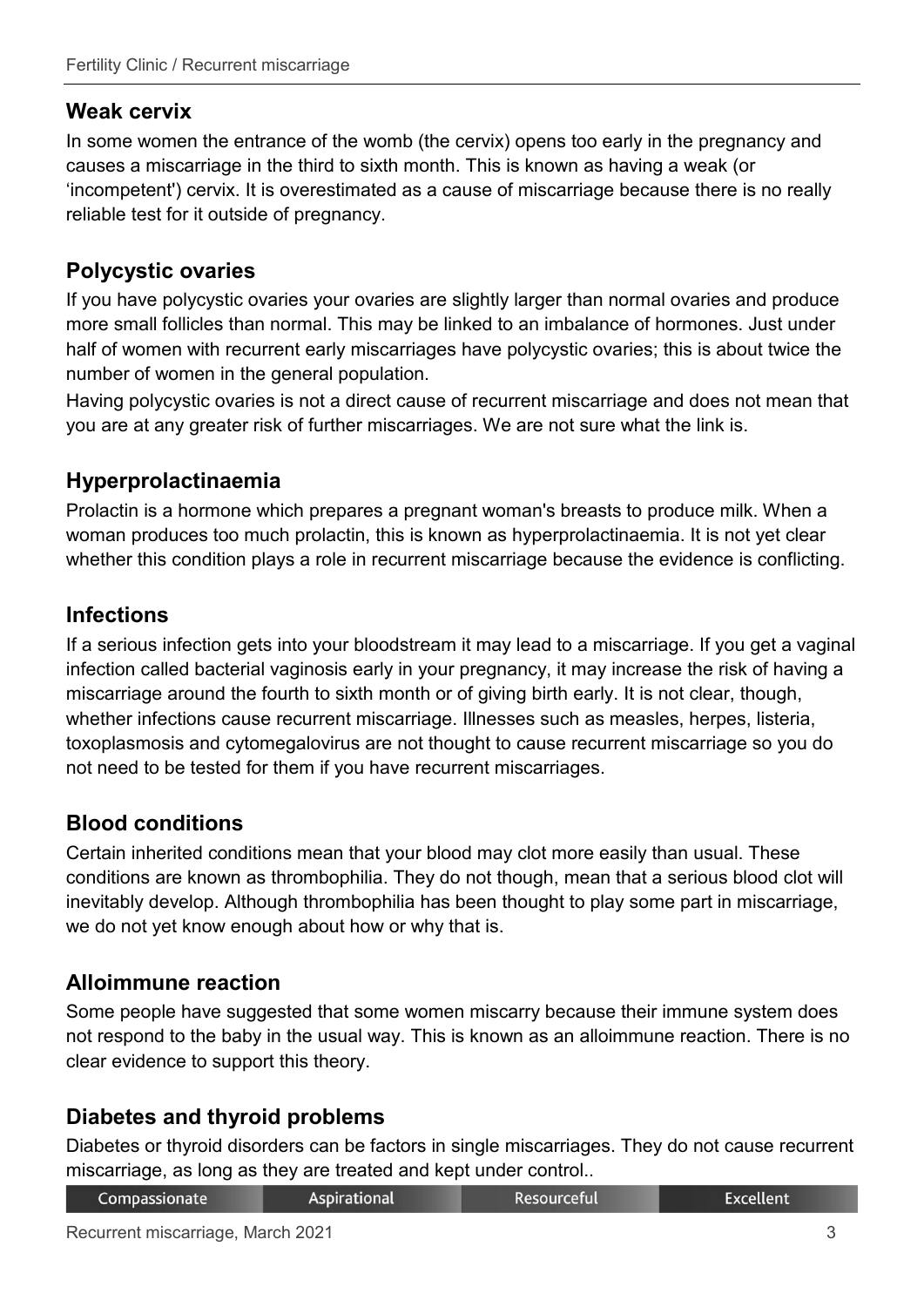# **What can be done?**

- **Supportive antenatal care:** Women who have supportive care from the beginning of a pregnancy have a better chance of a successful birth. There is some evidence having an early ultrasound scan can reduce the risk of further miscarriages. When you conceive, please telephone the Fertility Clinic on **0118 322 8785** where we will organise a six week scan (two weeks after your missed period).
- **Screening for abnormalities in the structure of your womb:** You may be offered a pelvic ultrasound scan to check for and assess any abnormalities in the structure of your womb, so that they can be treated if necessary.
- **Screening for genetic problems:** You and your partner may be offered a blood test to check for chromosome abnormalities; the test is known as karyotyping. If either or both of you to are found have an unusual karyotype result, you should be offered the chance to see a specialist called a clinical geneticist. They will explain the result and discuss the implications for future pregnancies and what your choices may be. This is known as genetic counselling. It can help you decide what you want to do for the future. If it seems likely that other members of your family could be affected by the same problem, they too may be offered genetic counselling.
- **Screening for vaginal infection:** If you have had miscarriages in the fourth to sixth month of pregnancy or if you have a history of going into labour prematurely, you may be offered tests (and treatment if necessary) for an infection known as bacterial vaginosis (BV). If you have BV, treatment with antibiotics may help to reduce the risks of losing your baby or of premature birth.
- **Treatment for aPL antibodies:** There is some evidence that if you have aPL antibodies and a history of recurrent miscarriages, treatment with low-dose aspirin tablets and low-dose heparin injections in the early part of your pregnancy may improve your chances of a live birth up to about 7 in 10 (compared to around 4 in 10 if you take aspirin alone and just 1 in 10 if you have no treatment).

Even with treatment, you will have a risk of extra problems during pregnancy (including preeclampsia, restriction in the baby's growth and premature birth). You should be carefully monitored so that you can be offered appropriate treatment for any problems that arise. Steroids (certain sorts of natural or synthetic hormones) have been used to treat aPL antibodies in recurrent miscarriage, but they do not seem to improve the chances of a successful delivery and they carry significant risks for you and your baby, compared with aspirin and heparin.

- **Treatment for thrombophilia:** Although you may have a higher risk of miscarriage if you have an inherited tendency to blood clotting (thrombophilia), you may still have a healthy and successful pregnancy. At present, there is no test available to identify whether you will miscarry if you have thrombophilia. You may, be offered treatment to reduce the risk of a blood clot.
- **Tests and treatment for a weak cervix:** If you have a weak cervix, a vaginal ultrasound scan during your pregnancy may indicate whether you are likely to miscarry. If you have a weak cervix, you may be offered an operation to put a stitch in your cervix, to make sure it stays closed. It is usually done through the vagina, but occasionally it may be

**Aspirational** 

**Excellent**